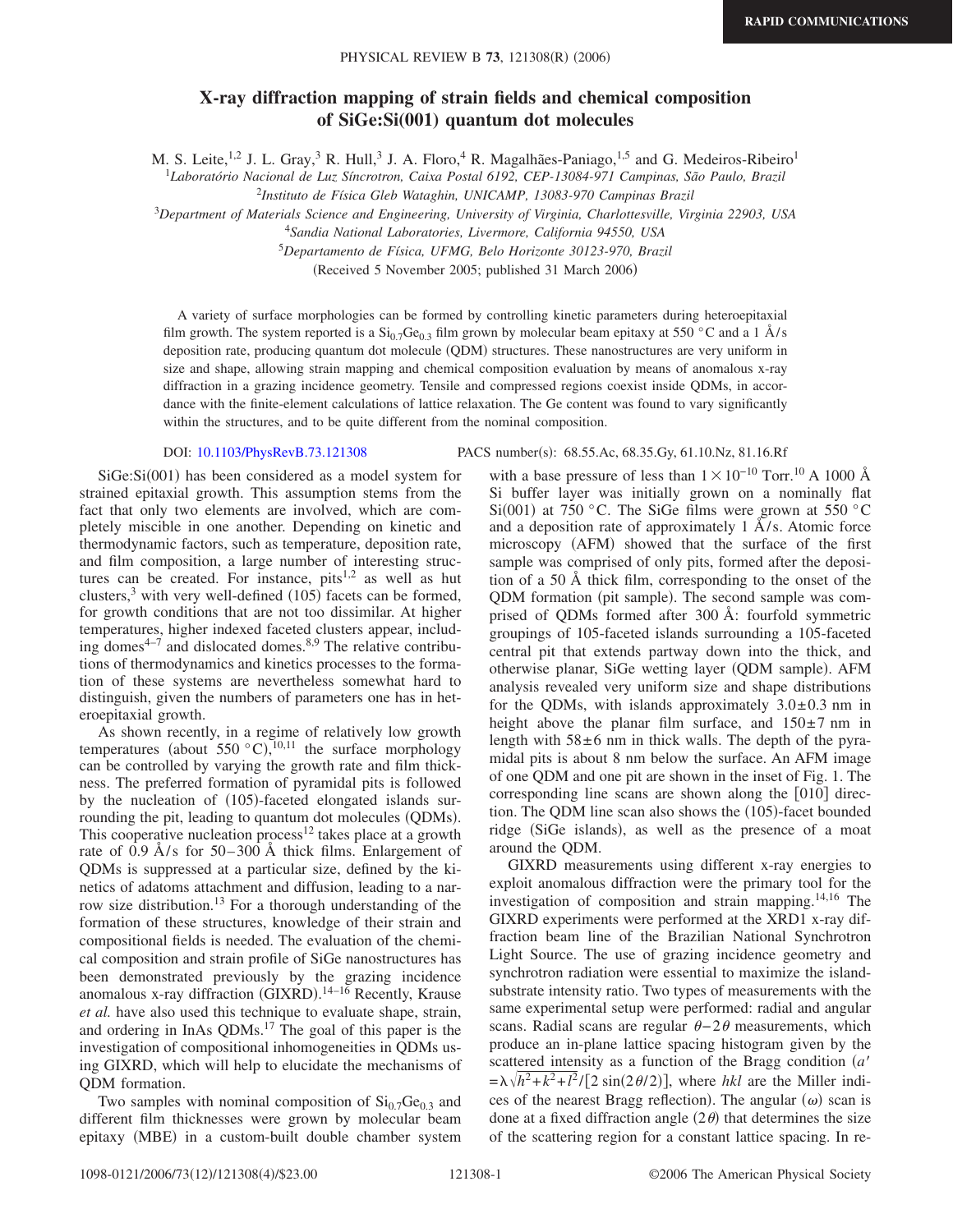## LEITE *et al.* **PHYSICAL REVIEW B 73**, 121308(R) (2006)



FIG. 1. Anomalous x-ray radial scans of the QDM sample at 11.004 and 11.103 keV and the pit sample at 11.004 keV, showing a significant variation in the scattered intensities. The difference is associated with the Ge content within QDMs. The intensity in the  $log_{10}$  scale is shown as a function of the lattice spacing  $a'(\text{\AA})$ . For *a* larger than Si more Ge is expected. The peak around 5.431 Å corresponds to the substrate scattering. The open circles mark the *a* corresponding to angular scans used in the strain profile analysis. Insets: AFM images of  $250 \times 250$  nm<sup>2</sup> showing one QDM and one pit. The corresponding line scans dashed line—pit, solid line— QDM) are along the [010] direction.

ciprocal space, the momentum transfer vectors associated with radial  $[q_r=(4\pi/\lambda)\sin(2\theta/2)]$  and angular  $[q_a$  $=(4\pi/\lambda)\sin(\theta-2\theta/2)$ <sup>16</sup> scans are perpendicular. The measurements were all performed near the (400) reflection, i.e.,  $h=4$  and  $k=l=0$ , which represented the best condition for the experimental configuration used taking into account both signal intensity and contrast between Si and Ge.<sup>14</sup>

Figure 1 shows radial scans at the same energy— $E_1$  $=11.004$  keV—for the pit (triangles) and the QDM (closed squares) samples. The x-ray spot on the sample covered a macroscopic region of the surface, hence, producing statistically significant data. The scattered intensity in the  $log_{10}$  base is shown as a function of the in-plane lattice spacing  $a'(\AA)$ , and it is proportional to the volume of the material at that particular Bragg condition. The peak around 5.431 Å  $(a_{si})$ corresponds to the substrate scattering (in gray in the graph). There are two distinct regions in the graph: one with lattice spacing smaller than the Si lattice parameter and another with  $a' > a_{Si}$ . FEC<sup>13</sup> indicates that material with  $a' < a_{Si}$  correspond to regions near the pit cusp, and  $a' > a_{Si}$  are from regions higher than the planar wetting layer surface. Even for the pit sample there is some material with  $a' > a_{Si}$ . It is likely that it corresponds to the pit rim, given the fact that there are no islands. This region could act as a nucleation site for the island and thus for QDMs development. For thicker layers, this region preferentially attracts material, thus forming QDMs.

It is of primary importance to determine whether QDMs remain at the nominal composition of the film, or if there is any inhomogeneous compositional redistribution during growth,20 as has been previously observed during SiGe quan-



FIG. 2. (Color online) Cross-section representation of the QDM and SiGe films.  $\Delta(a')$  is the thickness of each scattering object contributing to the x-ray signal. Graph of the Ge content as a function of the lattice spacing  $a'(\text{A})$ . It is possible to associate the Ge concentration with different QDM regions, shown in the twodimensional representation. The solid line corresponds to a radial scan on a linear scale, showing the scattered intensity of the Si substrate and the wetting layer. The open circles mark the  $a'$  corresponding to angular scans used in the strain profile analysis.

tum dot formation.<sup>18</sup> By using two different x-ray energies, one of which  $(E_2=11.103 \text{ keV})$  is very close to the Ge *K*-absorption edge, one can obtain chemical sensitivity. This occurs because the complex atomic scattering factor  $f_{\text{Ge}_2}$ changes from  $E_1$  ( $f_{\text{Ge}_1}$ =16.0+0.5*i*,  $f_{\text{Ge}_2}$ =11.1+2.0*i*) near the absorption edge. However,  $f_{\text{Si}}$  is constant at 7.8+0.2*i* for the whole range. The difference in the Ge atomic factor induces a significant variation in the scattered intensity, and the ratio varies as:<sup>15</sup>

$$
\frac{I_1}{I_2} = \left| \frac{C_{\text{Ge}} f_{\text{Ge}_1} + C_{\text{Si}} f_{\text{Si}}}{C_{\text{Ge}} f_{\text{Ge}_2} + C_{\text{Si}} f_{\text{Si}}} \right|^2, \tag{1}
$$

where  $I_1$  and  $I_2$  are the scattered intensity at  $E_1$  and  $E_2$ , respectively;  $C_{\text{Ge}}$  is the Ge content and  $C_{\text{Si}}$  is the Si content. Figure 1 shows the scattered intensities; the ratio is clearly observed to vary, which unambiguously demonstrates that the QDM composition is inhomogeneous. Knowing that  $C_{\text{Si}}+C_{\text{Ge}}=1$ , the Ge concentration can be inferred from

$$
C_{\text{Ge}} \cong \left[ 1 + \frac{f_{\text{Ge}_2} \sqrt{I_1} - f_{\text{Ge}_1} \sqrt{I_2}}{f_{\text{Si}}(\sqrt{I_2} - \sqrt{I_1})} \right]^{-1}.
$$
 (2)

Using Eq. (2),  $C_{\text{Ge}}$  (%) of the QDM sample was determined quantitatively as a function of lattice spacing  $a'$  ( $\AA$ ). The results of the direct composition analysis of the scattering data are shown in Fig. 2. The Ge concentration strongly deviates from the nominal composition of the film, with the enrichment reaching nearly 100% Ge, indicating significant atomic redistribution during growth. While Fig. 2 appears to show two enrichment peaks, one at  $a' = 5.442$  Å and one at 5.420 Å, the more likely interpretation of the figure is that there is a broad "band" of Ge enrichment, centered near the Si lattice parameter, that encompasses portions of the QDM that are both slightly relaxed and regions that are slightly overcompressed. Note that in between these two peaks it is impossible to separate the substrate signal from the wetting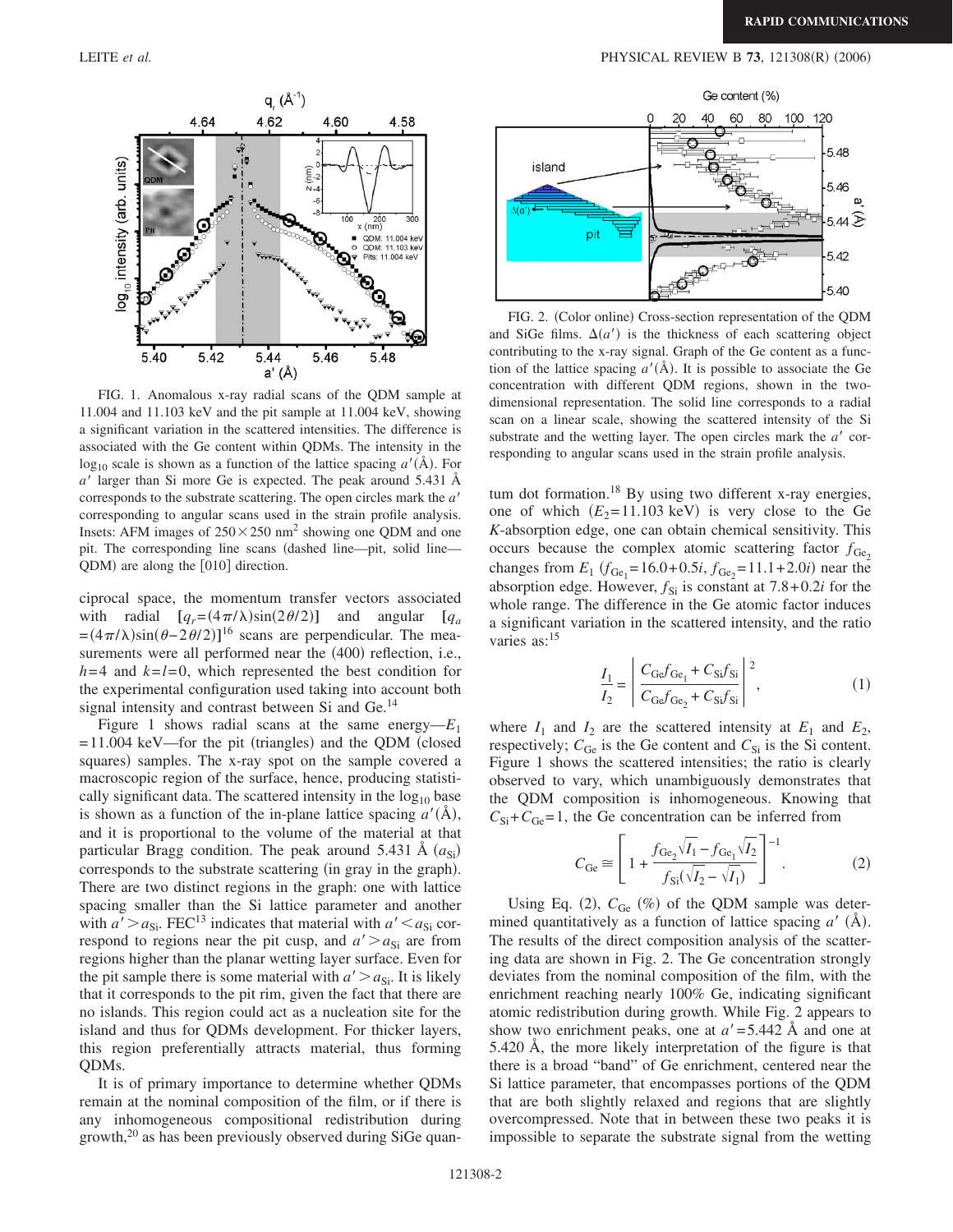## X-RAY DIFFRACTION MAPPING OF STRAIN FIELDS...

layer one, as well as any contribution from material within the QDM at this Bragg condition. This is due to the fact that the volume of the two regions differs by several orders of magnitude (see the solid line in the graph of Fig. 2, corresponding to a radial scan in linear scale). As a consequence, the region in gray in the graph does not provide reliable information, and thus is omitted in the calculation of composition and, hence, the data falling within this region will not be used in all the subsequent analysis.

While Ge enrichment in partly relaxed regions of the QDM is easy to understand, the enrichment in regions that are overcompressed is more problematic, and may arise for purely kinetic reasons. Nonetheless, the data are clear on this. It is important to emphasize that the data of Fig. 2 do not depend on any model for the shape or strain field of a QDM—it is sufficient to know the atomic scattering factor, which is well characterized.

The Ge enrichment decreases for increasing lattice spacing, which correlates with increasing island heights and is very close to the nominal composition (about  $30\%$ ) at the top. Using Vegard's law, one can estimate the lattice spacing variation in different regions of the film and calculate the local strain  $\varepsilon$ . At the top of the island,  $x \approx 0.3$ ,  $a(x) = a'$  is equal to 5.49 Å and the strain is close to zero. By calculating the strain and the evaluated composition for each Bragg condition, the material was found to be compressed for  $a' < a_{\rm Si}$ and partially relaxed for  $a' > a_{\text{Si}}$  (negative strain). In order to locate the regions of high Ge content within the QDM, the structure was modeled as a stack of equal-lattice spacing regions (see the representation in Fig.  $2$ ), <sup>16</sup> corresponding to different Bragg conditions displayed by the radial scan (Fig. 1).

Besides the radial scans, which provide the distribution of lattice spacings within the samples, angular scans can be carried out to ascertain the approximate mean size of the scattering region associated with each lattice spacing. Angular scans were performed for selected lattice spacings. As discussed previously, only the circled data points in Figs. 1 and 2 are not affected by the substrate signal. Figure  $3(a)$ shows examples of three of these angular scans performed on the QDM sample. The scattered intensity of a square object of size *L* for this scattering geometry can be approximated as a Gaussian function [solid lines in Fig.  $3(a)$ ]. The object size for each  $a'$  is determined by the full-width-half-maximum  $[FWHM - \Delta q_{a'}]$  of the Gaussian curves, estimated by the following equation,

$$
L_{a'} = \frac{2\pi}{\Delta q_{a'}}.\tag{3}
$$

Figure 3(b) shows the  $L_{a'}$  dependence on  $a'$ . Both the overcompressed region (near the cusp of the pit) and the most relaxed region (at the top of the islands) have a limited spatial extent, as expected. The islands at the perimeter of the pit forming the QDMs are elongated, thus distorting the inplane lattice spacings according to the length of the islands. In one direction, the smaller and larger sides  $(L_s \text{ and } L_l \text{ in the})$ representation of Fig. 3) of the QDMs have the same  $a'$  at different heights. Since more relaxation takes place along the

 $(2006)$ 



FIG. 3. (Color online) (a) Angular scans of the QDM sample measured at 11.004 keV. Each curve is associated with a different lattice spacing (the values are indicated). The measurements were performed near the (400) reflection. The solid lines correspond to Gaussian approximations. (b) Graphic of the size of the scattering object *L* (nm) as a function of the lattice spacing  $a'(\text{\AA})$ . Each point is determined through the FWHM of the Gaussian fits. Below: top view representation of a single QDM showing the smaller and larger sides— $L_l$  and  $L_s$ —of the islands, which corresponds to different heights, besides the same lattice spacing.

short direction, for the same *a'*,  $h[L_s(a')] \leq h[L_l(a')]$ . Thus, contribution of the scattering of  $L<sub>l</sub>$  at the Bragg condition is minimal owing to a much smaller volume. This fact allows a direct correlation of each angular scan with *Ls*. The largest *Ls* is about 60 nm, in agreement with the short width of the island base, as measured by AFM.

The coupling of the lateral size of each scattering volume to some mean height within the QDM structure permits the construction of a vertical composition profile. For simple quantum dots, this can be done fairly straightforwardly. However, for the much more complex QDM structure, the assignment of a height scale is difficult, and must be taken as approximate. Nonetheless, the exercise is worthwhile in order to evaluate both the veracity of the method, and how to proceed with future analysis. Knowing the object size  $L_{a}$  for each  $a'$  and the fact that the structures are  $(105)$ -facet bounded, a relationship between the height *h* (nm) of the object and its lattice spacing can be established, according to the following expression,

$$
h(a) = \sum_{a_0}^{a} \Delta(a') + C = k \sum_{a_0}^{a} \frac{I_{a'}}{L_{a'}} + C.
$$
 (4)

Summing the thickness of each object  $\Delta(a')$  associated with a different  $a'$  from the mostly compressed region  $a_0$  to the actual lattice parameter *a*, one can evaluate the compositional and strain profiles from the top of the QDM into the strained regions of the substrate. The expression is derived from the relationship between scattered intensity as a function of scattering volume,  $I(a') = kL^2(a')\Delta(a')$ , where *k* is a constant that takes into account the object anisotropy, the scattering factors, and the detector efficiency. *k* is determined upon direct comparison of the inferred  $h(L)$  relationship and